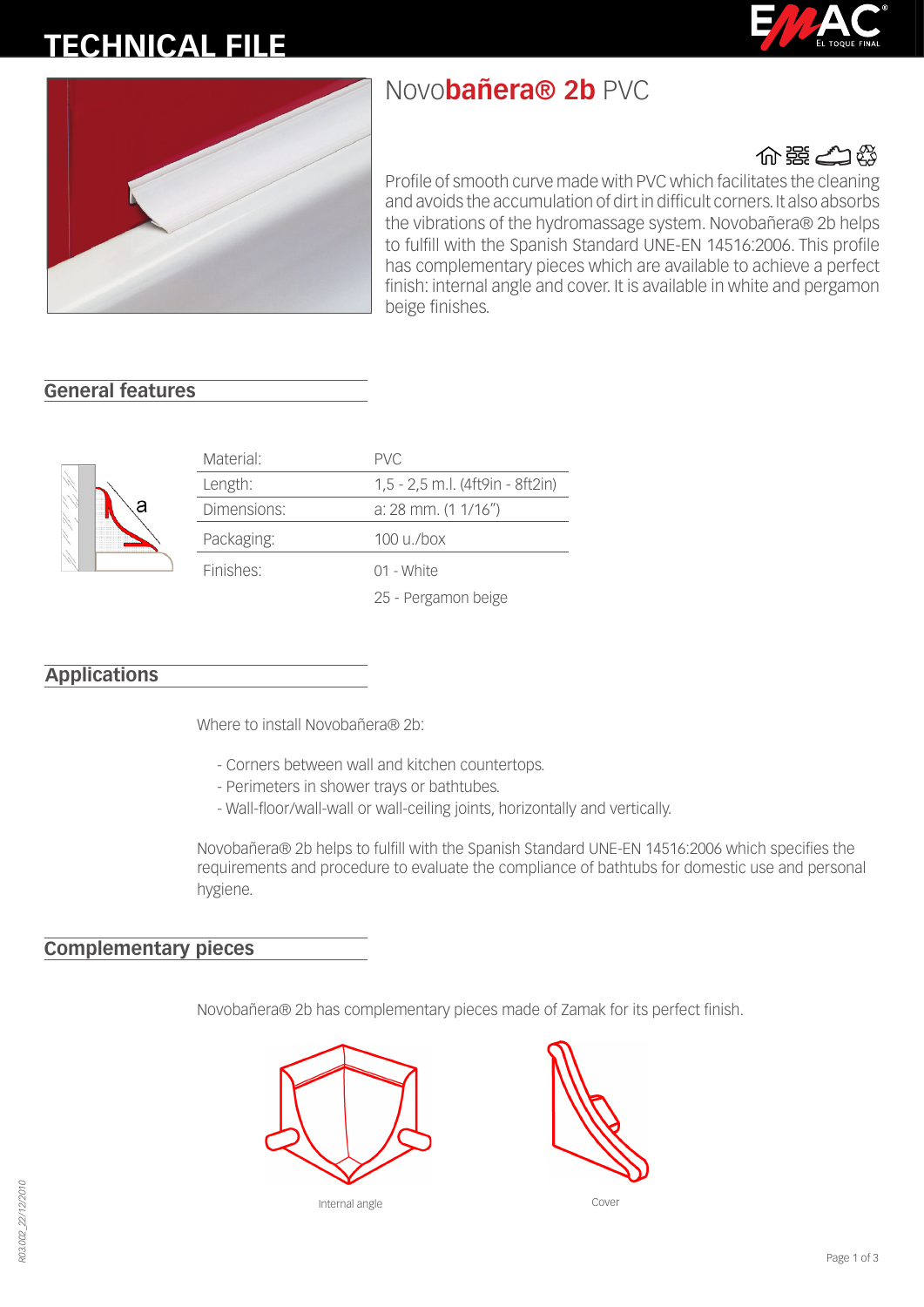### **TECHNICAL FILE**

Novo**bañera®** 2b PVC



#### **Materials**

**PVC** Novobañera® 2b is a profile made by coextrusion of PVC-P (rigid PVC) and PVC-U (flexible PVC). PVC-U provides a perfect adaptability to corners while PVC-P is suitable, due to its rigidity, to be the piece to be placed in the tiles as a support.

> PVC (polyvinyl chloride), is a polar amorphous thermoplastic polymer highly resistant to abrasion, corrosion and a wide range of chemical products. Has a good resistance to impact, low water absorption, low electrical conductivity and is dimensionally stable.

Zamak The complementary piece of Novobañera® 2b is made of Zamak. Zamak is a non ferrous alloy of Zinc with aluminium, magnesium and copper (UNE EN 1774). It is tough, has high hardness, high mechanical strength and excellent plastic deformability.

*\*You can find out more information by consulting the Technical files of materials in www.emac.es*

#### **Technical Features and tests**

|                                              | Fire resistance                  | M2 (UNE 23-727-90)                                                                              |                |
|----------------------------------------------|----------------------------------|-------------------------------------------------------------------------------------------------|----------------|
|                                              | Abrasion resistance              | Very good                                                                                       |                |
|                                              | Working temperature              | $-10^{\circ}$ C / 60 °C                                                                         |                |
| <b>MPLAS</b><br>TUTO TECNOLÓGICO<br>'LÁSTICO | Resistance to chemical<br>agents | Buena excepto con ácido crómico,<br>sulfúrico y disolventes orgánicos como<br>acetato y tolueno | $AIM-$<br>PLAS |

#### **Installation**

Please, clean the surface destinated to the installation of Novobañera® 2b.

- 1. Cover generously the back face of Novobañera® 2b with an adhesive silicone.
- 2. Fill also the posterior cavity with the same adhesive to ensure a perfect sealing and good grip.
- 3. Place the Novobañera® 2b on the corner and press firmly ensuring a good contact between both surfaces.
- 4. Finally clean the remaining material and let dry.

*\* In humid environments or in direct touch with water, it is recommended to seal the joints between Novobañera® with silicones.*

#### **Cleaning and maintenance**

The cleaning can be done with water and detergent or specific cleaner diluted. The correct use of bleach do not affect PVC.

It is not recommended using chromic acid, sulfuric acid or organic solvents as ethyl acetate, acetone or toluene.